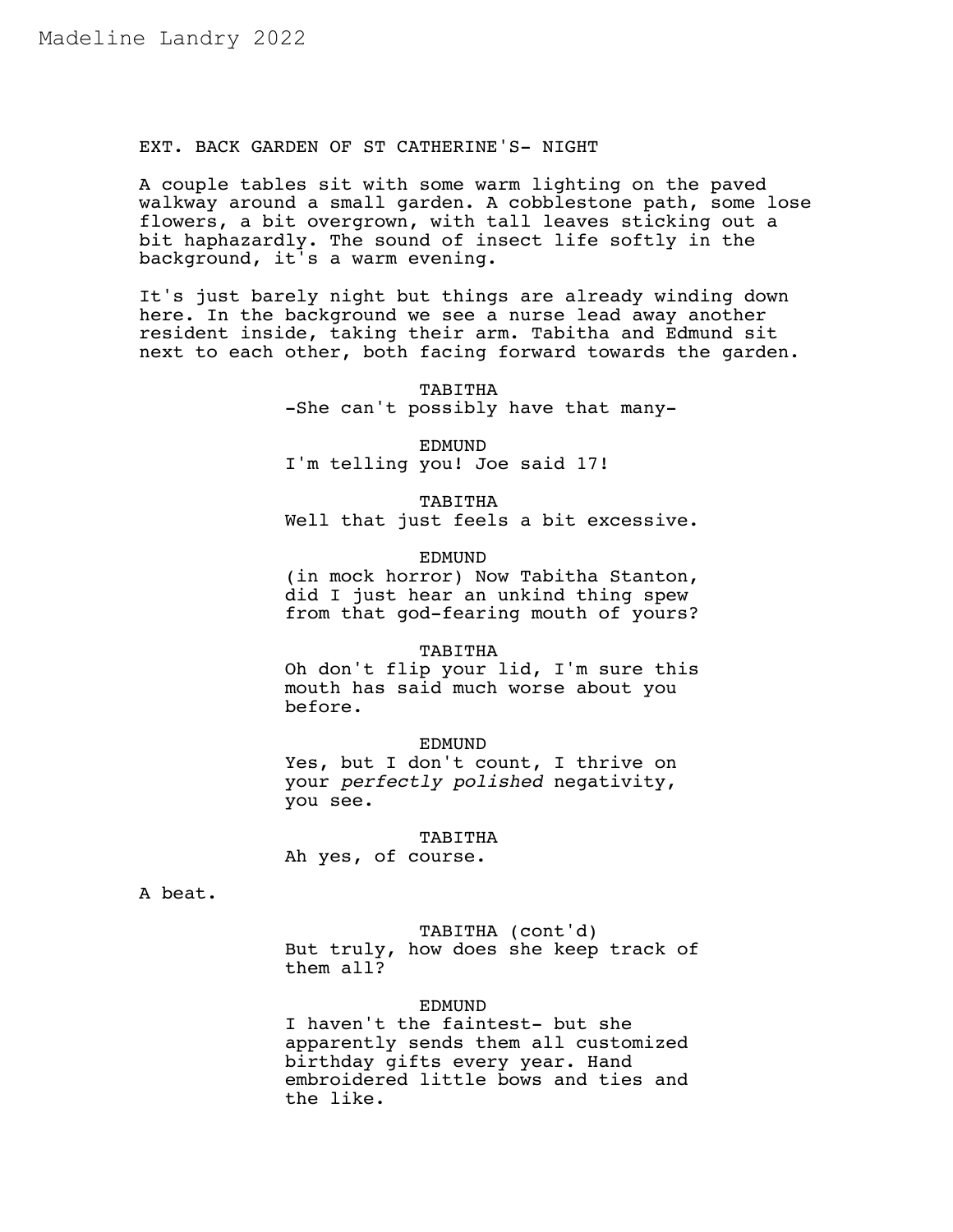# TABITHA

(laughing) Oh goodness.

# EDMUND

Seventeen birthdays! Not to mention the four kids, the in-laws-

TABITHA

Do you think if we get on her good side, we might-

#### EDMUND

Heaven help us if we do! Seventeen! I can't imagine having to remember seventeen *names*, let alone seventeen birthdays and their personalized gifts! Can't imagine the tie she would make for me- but according to her, I should be wearing far more baby blue- it's my color, you see.

Edmund bats his eyelashes and laughs. Tabitha continues to laugh as well, but at his last comment, something in her smile falters and she slowly quiets. They fade into amiable silence.

An extended pause.

# TABITHA Are we sure about this?

### EDMUND

Tabby, we-

# TABITHA

*Listen*, the absolute improbability of everything going according to plan is just patently unavoidable.

EDMUND Oh but I defy improbability on a daily basis!

TABITHA And frequently face the consequences!

EDMUND I'm a lovable troublemaker!

TABITHA -which often lands you in trouble!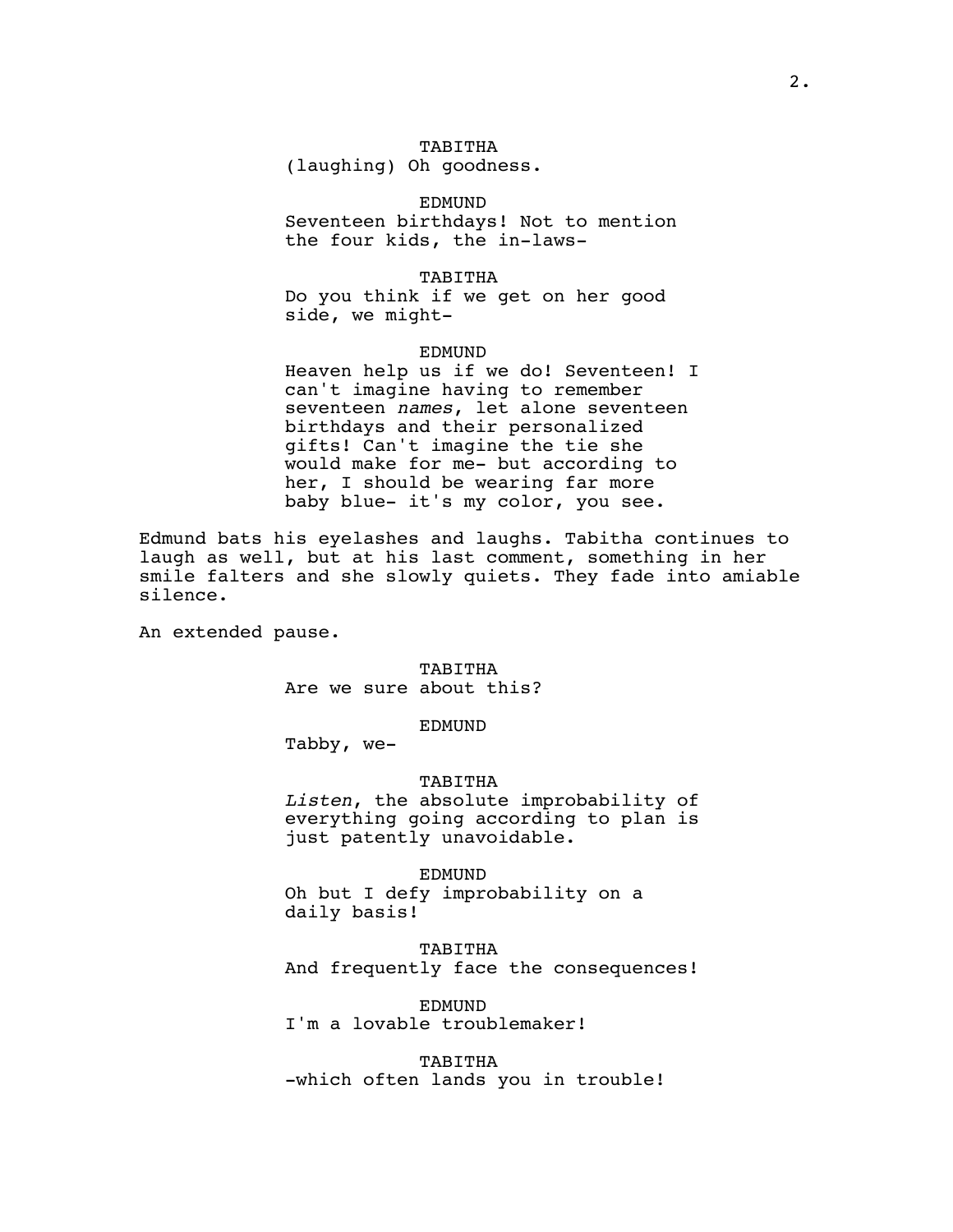### EDMUND

What's life without a little risk?

# TABITHA

Safer! I mean, stealing from children is a pretty low bar, but then we tack automotive theft on there and-

#### EDMUND

Technically it's just Christi, and stealing from your own descendants feels like a right you're granted when you turn seventy-

### TABITHA

And maybe they don't toss us out on the street, but this isn't Joe's first attempt jumping ship! He could face some serious-

#### EDMUND

What Joe does can hardly be anyone else's responsibility, but if you want to try to talking that wet rag into taking his business elsewhere, I welcome you to-

### TABITHA

Edmund! Edmund, what if- what if there's-

She struggles for words.

### TABITHA (cont'd)

What if we do this, everything goes swimmingly, all perfectly according to your- plot, and then- then what? We spend a few hours away, then we're right back where we were.

EDMUND Well that's a dour way of looking at it.

TABITHA It's realistic! It's-

# EDMUND

Tabby, Tabby!

Edmund takes a deep breath and turns to face her directly for the first time in the conversation.